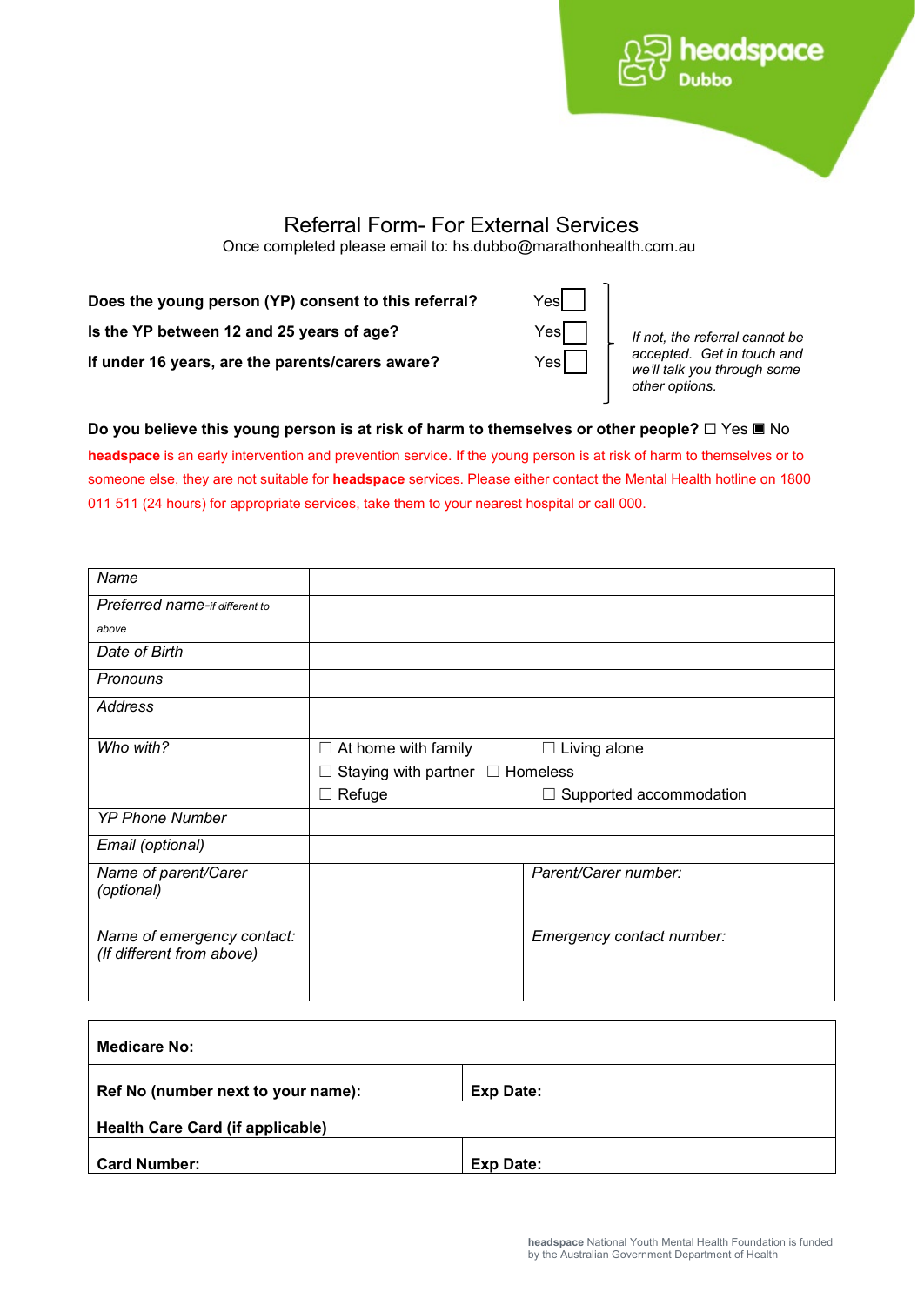| We use SMS messages to send reminders of appointment times and will send you a link to a<br>survey before each appointment which we ask you to complete. We will also send a follow up<br>SMS 3 months post closure with headspace Dubbo. |                   |      |     |             |
|-------------------------------------------------------------------------------------------------------------------------------------------------------------------------------------------------------------------------------------------|-------------------|------|-----|-------------|
| Please indicate the mobile number you would prefer us to use, ie this could be your own or<br>your parent/carer mobile:                                                                                                                   |                   |      |     |             |
| <b>Mobile Phone Number</b>                                                                                                                                                                                                                |                   |      |     | <b>Name</b> |
| Can we also contact you by?                                                                                                                                                                                                               | <b>Home Phone</b> | Yes: | No  |             |
|                                                                                                                                                                                                                                           | <b>Mobile</b>     | Yes  | INO |             |
|                                                                                                                                                                                                                                           | Email             | Yes  | No  |             |
| Can we send mail to your home address?<br>Yes<br>No                                                                                                                                                                                       |                   |      |     |             |

**Is YP of Aboriginal or Torres Strait Islander background?** Yes □ No □ **Is YP from a Culturally and Linguistically Diverse background?** Yes ☐ …………………… No ☐ **Who is the best person to contact about this referral?** YP ☐ Parent/Guardian ☐ Referrer ☐ **Is YP at school, TAFE, University or working?** Yes □ No □

| Where? | Year / Level? |
|--------|---------------|
|        |               |
|        |               |

| 1. What has led to this referral to headspace? What are the current concerns?                                  |
|----------------------------------------------------------------------------------------------------------------|
| 2. Are there any indications of self harm for the young person? Yes $\Box$<br>No $\square$                     |
| Is the young person having any thoughts of suicide? Yes $\square$<br>No $\square$                              |
| Do you believe the young person is currently at risk of harm to themselves/other people? Yes ■<br>No $\square$ |
|                                                                                                                |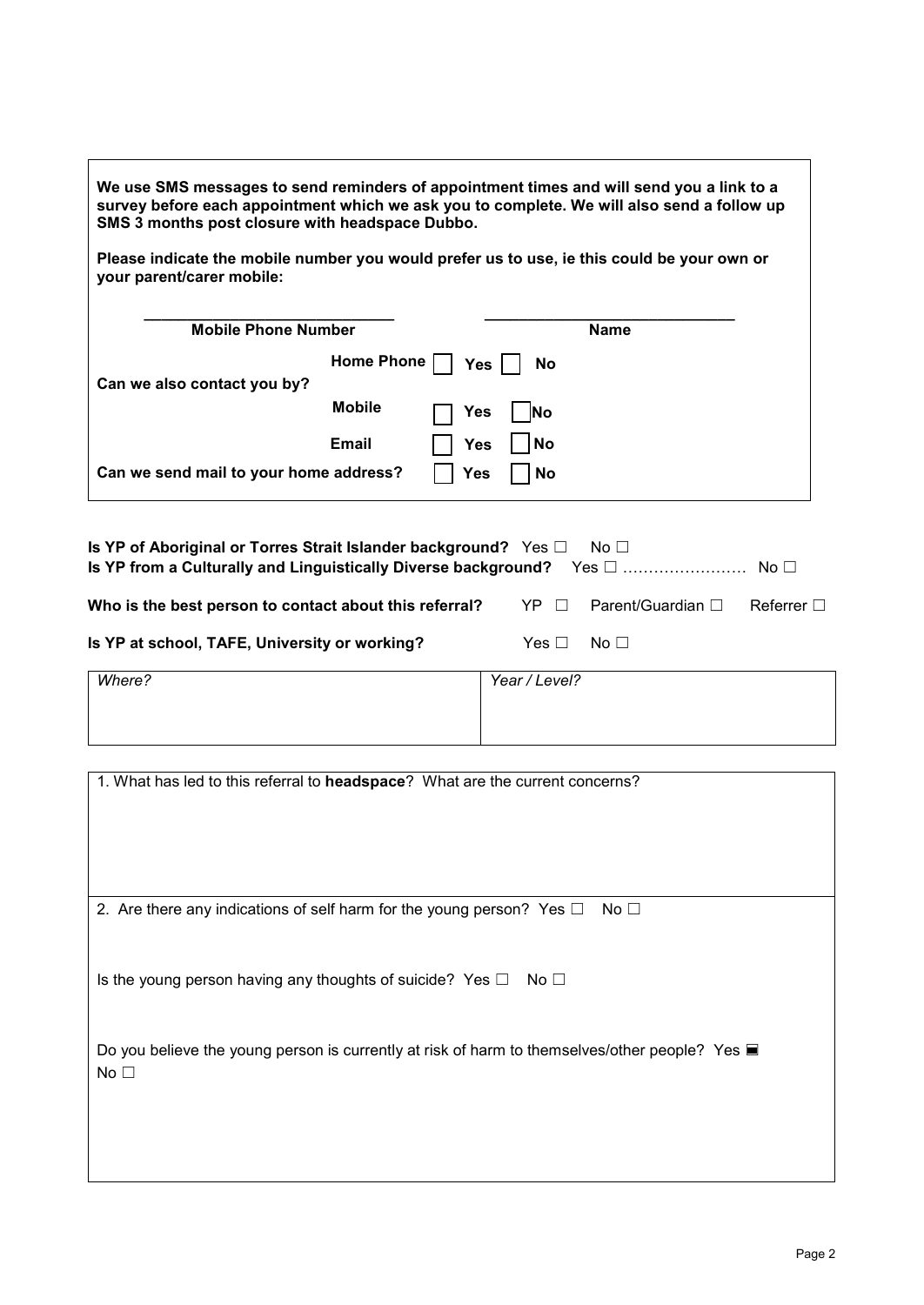3. Has the young person ever experienced issues of domestic violence? Yes  $\Box$  No  $\blacksquare$ 

4. Anything else happening that might be affecting the YP? (e.g. family issues, exam stress, issues with friends or relationships)

5. Anything from the past that might be affecting the YP now?

6. Any previous mental health support/treatment, counselling, medication or diagnoses?

7. What does the YP feel would be useful about coming to headspace, what are their goals? How motivated are they to come?

8. Any other information that may be relevant? (e.g. family history of mental health issues, court involvement, intellectual disability, physical disability)